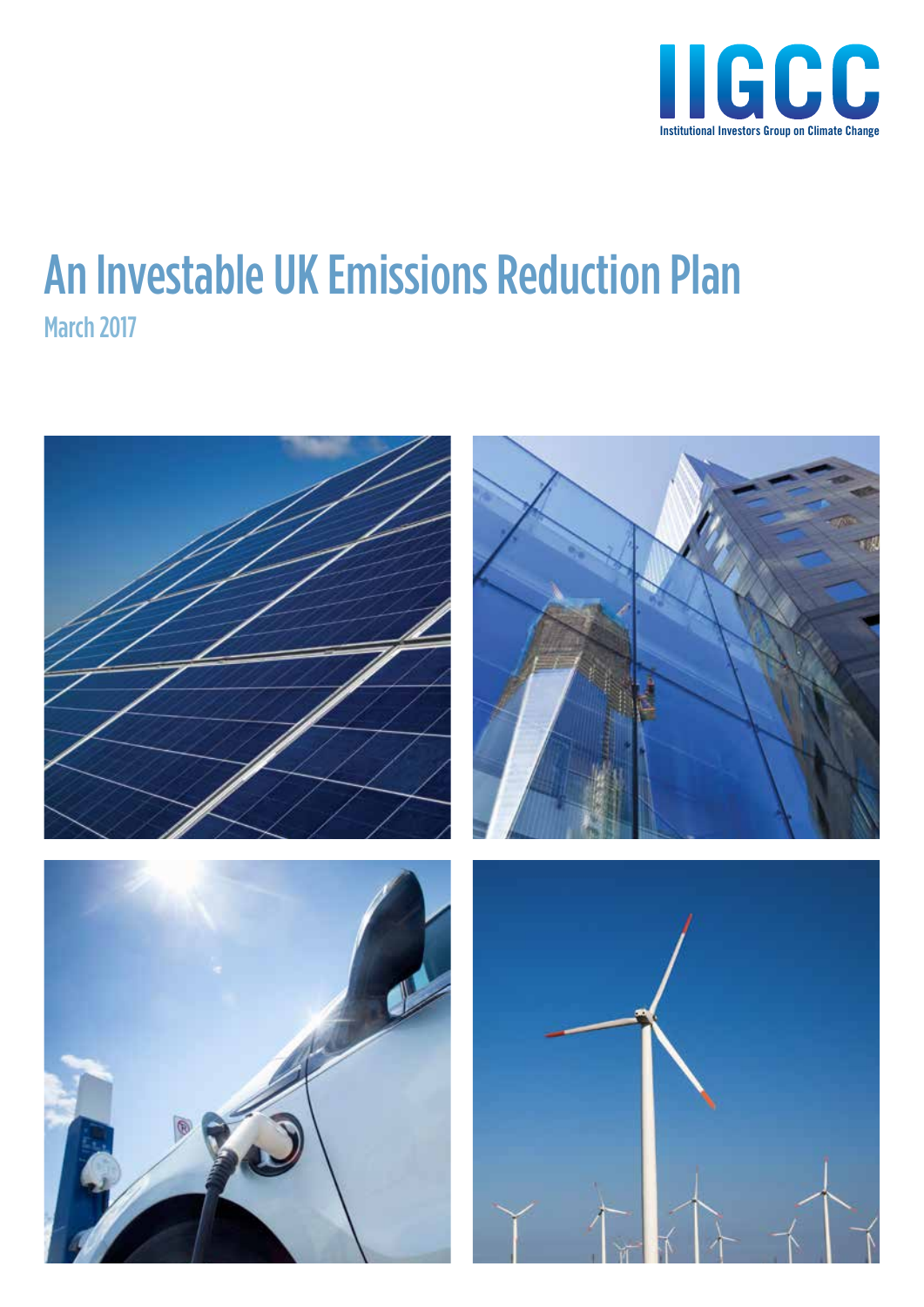## Summary

IIGCC welcomes this opportunity to respond to the Department for Business, Energy & Industrial Strategy's request for comment on how the UK could develop a sustainable national greenhouse gas Emissions Reduction Plan (ERP).

An effective ERP must provide a detailed policy framework sufficient to persuade institutional investors to mobilise the hundreds of billions of long-term capital required to meet the targets set out under the Paris Agreement and deliver a low carbon economy; capital our members would invest – at an affordable cost – if the conditions were right.

Echoing the views of the Committee on Climate Change, and broadly reinforcing arguments made elsewhere by both the Aldersgate Group and the CBI, IIGCC believes that without greater vision, leadership and clarity about the UK's decarbonisation strategy by 2030, the delivery of the UK's carbon budget targets through the 2020s is at risk.

This paper explains:

- **1** General principles for an effective emissions reduction plan from an investor perspective
- **2** How investors view UK policy, their appetite to date for investment in the UK's low carbon assets and the pathway going forward
- **3** Recommendations for an ERP focused on three key sectors that will have the greatest impact on reducing the UK's GHG emissions over the next 25 years – power generation, buildings (including domestic heating) and road transport, together with brief comments on linked initiatives in financial regulation.

### Acknowledgements

IIGCC would particularly like to thank the following members for their inputs to this document: Tatiana Bosteels (Hermes Investment Management), Edward Mason (Church Commissioners for England), Tom Murley (HgCapital), David Russell (USS), Ian Simm (Impax Asset Management) and Michael Viehs (Hermes Investment Management).

### About IIGCC

The Institutional Investors Group on Climate Change is a collaborative forum for 137 organisations who between them manage assets in excess of EUR18 trillion. Its membership spans everything from beliefbased funds to mainstream investors, from pension funds to fund managers and private equity houses. Its mission is to provide investors with a common voice to encourage public policies, investment practices and corporate behaviour which address long-term risks and opportunities associated with climate change. IIGCC members consider an effective policy framework vital to their ability to exercise their fiduciary duty to provide long-term financial security to their beneficiaries.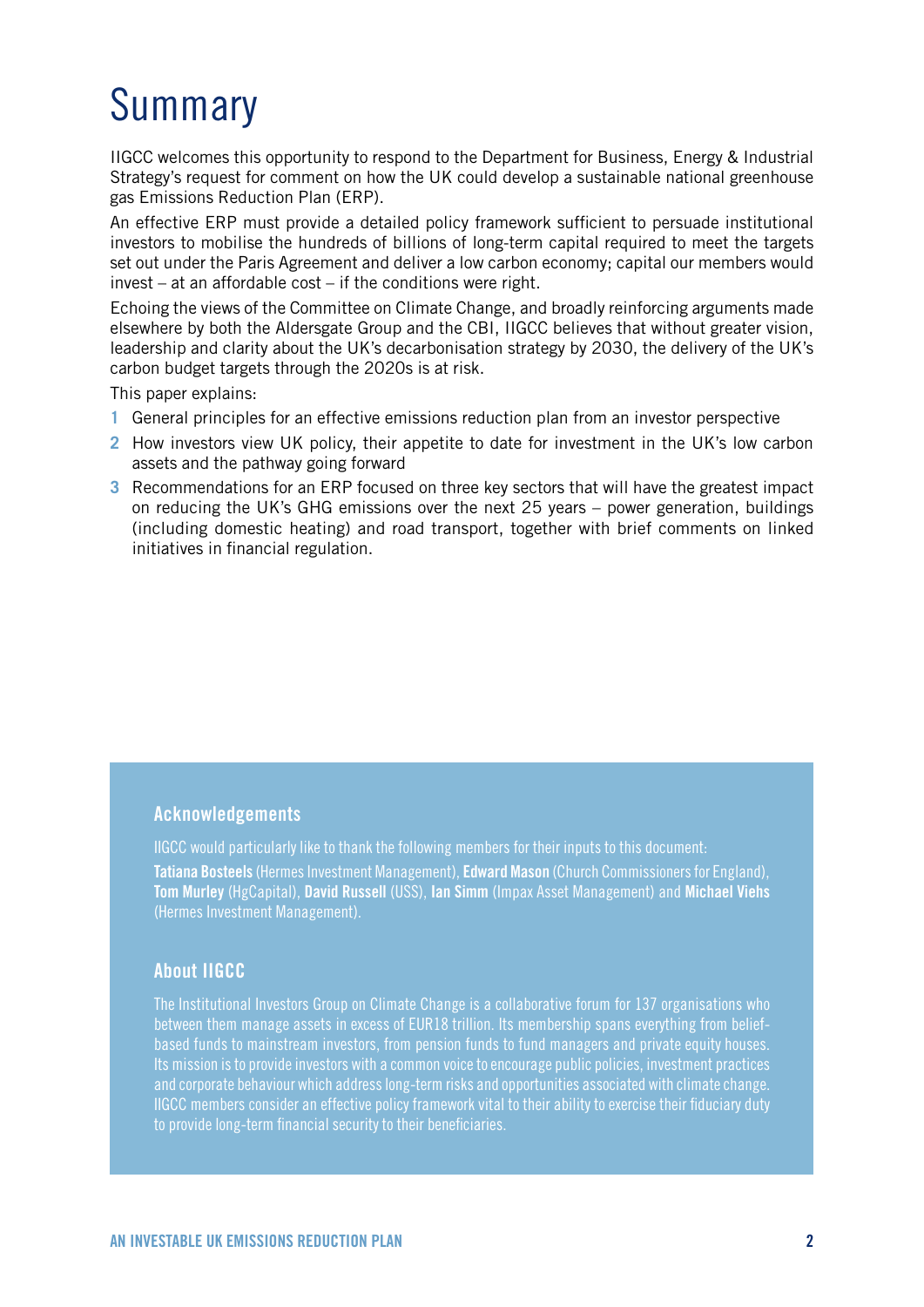# 1 General principles for an effective emissions reduction plan from an investor perspective

### a Stability and predictability of policy

Stability and predictability in all aspects of policy are critical for investors, since they drive long term investment. An ERP should establish a stable, long-term policy framework that is fully consistent with the country's climate change targets and confirms the direction of travel towards a low carbon future across all key sectors. It is paramount that policy makers recognise that investors see a direct link between the solidity of policy frameworks at national or trans-national levels and the cost of capital (there are often large differences between countries in terms of the rate of return required to attract investment due to differing risk levels).

Furthermore, the decision of the UK electorate to leave the European Union has myriad implications for low carbon investment, and adds uncertainty to investment decisions. The EU's climate policy framework has formed a key part of investors' rationale for UK investment to date, hence *the UK's ERP must reinforce the Climate Change Act 2008 by delivering long-term clarity of direction on the UK's policy direction once it has left the EU.*

### **b** Long term vision – development of a 2050 strategy

Every signatory to the Paris Agreement is required to develop a plan outlining their country's vision for achieving a net zero emissions future by 2050. To that end, and as a minimum, such plans must identify what year emissions are expected to peak, the target percentage reduction versus base year, when the economy is expected to be net zero emissions, how the pathway for the energy mix is expected to evolve, the projected pathway of emissions at the sector level (including the impact on the energy, buildings, industry, transport, agriculture, water and waste sectors) and the planned phasing out of high-carbon assets and technologies.

*While UK emissions have peaked and target percentage reductions versus base year have been specified, IIGCC believes that the UK's ERP should set out an unequivocal timetable for developing a comprehensive 2050 strategy covering all elements required under the Paris Agreement.*

### c Robust carbon pricing

Effective carbon pricing is the most market-responsive way to drive long term reductions in global emissions, since it levels the playing field for low carbon technologies and provides an efficient, market-based way to price in the costs of climate change impacts. There is also a clear interrelationship between carbon pricing and subsidies for sustainable technologies: The better that negative externalities can be internalised, the more competitive low-carbon technologies become and the fewer subsidies are necessary to enable their successful development and deployment. *An ERP should confirm that an effective carbon pricing mechanism will form the principal driver of long-term decarbonisation efforts.* 

### d Specific measures and targets for 3 key sectors

To ensure the greatest impact, ERPs should focus upon power generation, buildings and heat and road transport – the three sectors that account for over two-thirds of greenhouse gas emissions and which therefore offer the greatest potential to curb emissions and transform any economy over the next – critically important – 25 years. *An ERP must provide comprehensive policy detail with clear commitment in each of these key sectors so that private investors understand the commercial and regulatory conditions under which they can make infrastructure and other real asset investments.*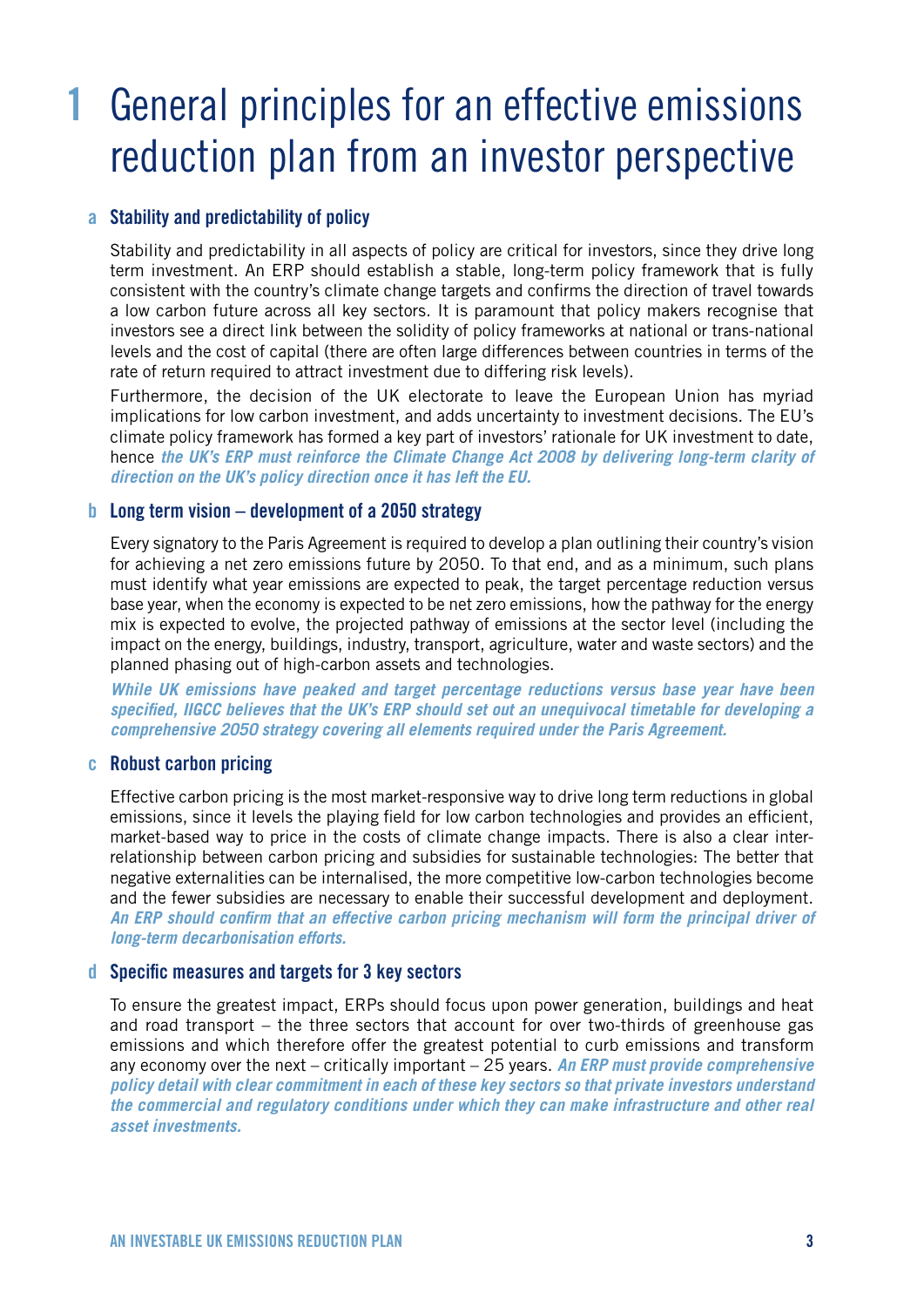### e A whole system approach

As the CBI has laid out in *Stepping up to the Challenge,* an effective ERP must not just drive a shift in policy, it must also provoke a shift in mind-set – across all departments and levels of government, in business and amongst consumers. *To engage investors, it must also be embedded fully within the long-term industrial strategy. Infrastructure development plans must be fully consistent with government climate targets.* An effective ERP should be linked closely with, and supported by, financial regulation that specifically reflects climate change aspects, and which embeds climate risk assessment into investment decisions. We set out in the appendix (page 11) our thoughts on key aspects for effective financial regulation which would support the ERP's objectives.

## 2 Current UK policy and the investor appetite for low carbon assets in the UK

The UK was historically an early adopter of policies to promote low carbon development, leading rather than lagging behind the development of EU regulation. The *Climate Change Act 2008* provides a robust framework within which the UK took a ground-breaking approach to decarbonisation, creating legally-binding commitments to provide consistent, long-term direction that could underpin more detailed legislation and regulation. The Committee on Climate Change has laid out a clear, fact-based and robust evidence base to assist government with complex decisions required to ensure a clear direction of travel for the UK to reduce its climate change emissions. *IIGCC welcomes the Committee's on-going involvement and leadership across all low carbon sectors and the Government's clear restatement that the UK's binding Carbon Budgets must remain binding and will be adhered to in the long term – something that is critical to provide stability and predictability of policy.*

To date the UK's combination of *supportive policy and low regulatory risk,* combined with a well-established legal system and a long period of openness to private capital which began with the utility privatisation in the 1980s, has enabled institutional investors to invest significant amounts into the UK low carbon sector, delivering long-term, low-cost capital for key infrastructure at a time when utility company balance sheets have been increasingly constrained. Pension funds and insurance companies find infrastructure attractive principally due to long-term, predictable cash flows deriving from the provision of essential services, inflation protection (as revenues are often linked to inflation), and lower volatility than capital market investments.

A suite of measures – including the Renewables Obligation, small-scale Feed in Tariffs (FITs), and subsequent Contracts for Difference – delivered an average 25% year-on-year growth between 2009 and 2015.1 From 2013 the UK began to emerge as the leading destination for institutional equity investment in renewable power projects, accounting for 50% of all institutional investor equity in EU renewable energy projects.<sup>2</sup>

However, progress began to stall in summer 2015 when a flurry of swift changes to key areas of energy policy (e.g. Renewables Obligation, FITs and the Climate Change Levy), provoked nervousness within the investment community. While not retroactive (at least from the perspective of institutional investors), when coupled with the high-profile reversal of the preceding coalition government's decision *not* to privatise the Green Investment Bank and the decision to cancel the competition to support Carbon Capture & Storage, the net effect was a raft of mixed messages from government sufficient to lead investors to re-assess the level of political risk applied to UK investment projects, which had in most cases been viewed previously as benign.

<sup>1</sup> Source: Renewable Energy Association report **[http://www.r-e-a.net/blog/overview-of-the-uks-renewable-energy](http://www.r-e-a.net/blog/overview-of-the-uks-renewable-energy-growth-08-06-2016))[growth-08-06-2016](http://www.r-e-a.net/blog/overview-of-the-uks-renewable-energy-growth-08-06-2016))**

<sup>2</sup> Source: HgCapital Research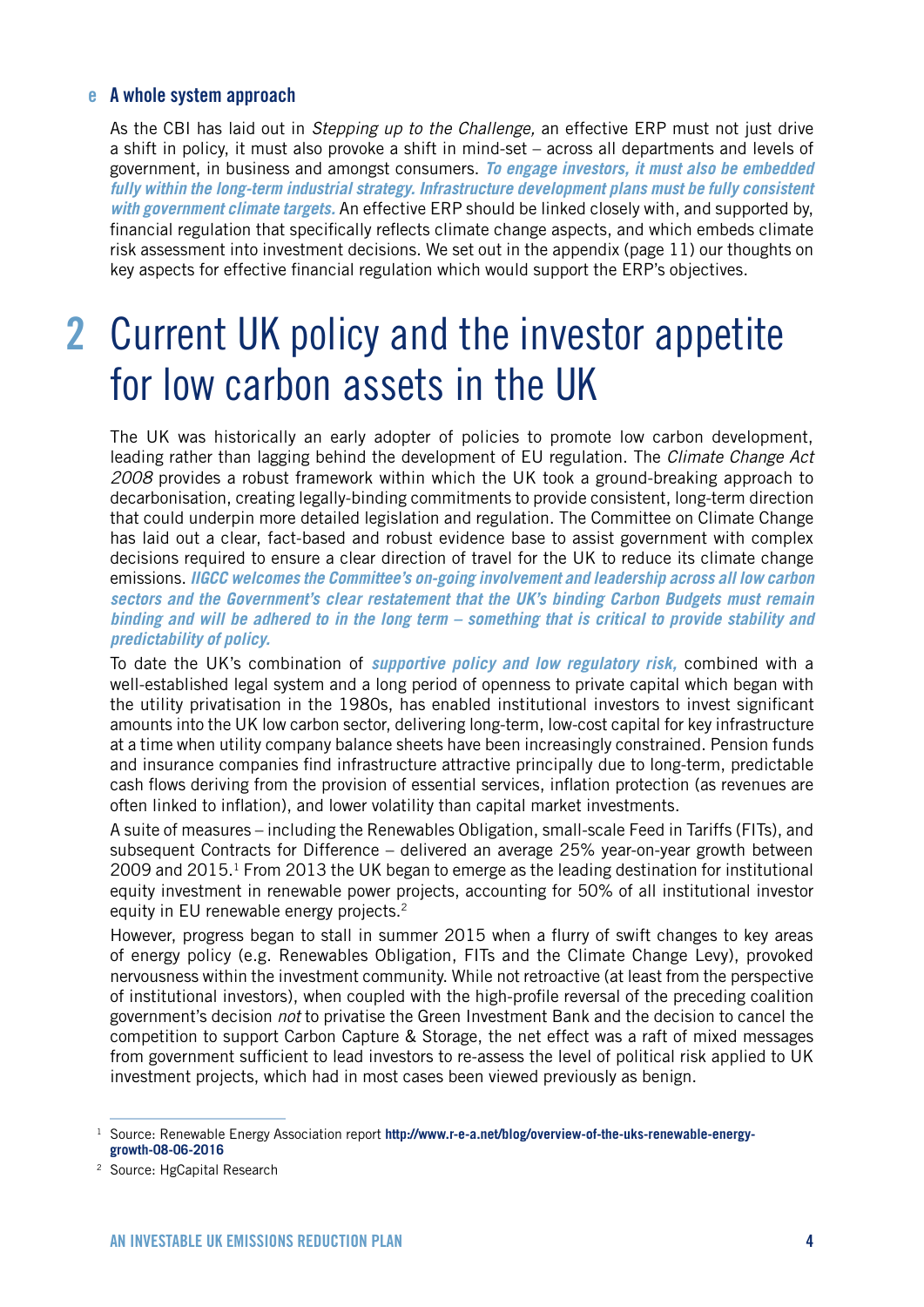To protect investor confidence and maintain the long term health of the UK low carbon sector to source low-cost capital from international institutions, the UK will now need to strengthen its long-term decarbonisation ambitions as it prepares to leave the European Union and *make stronger ambitions a key facet of its ERP.* Linked to this, the development and communication of regulatory and market paths up to and beyond 2020, in line with the recommendations of the Committee on Climate Change, would help the UK maintain its status as an attractive investment destination with competitive risk premium levels – *underpinning the long-term vision toward 2050. In section 1 we set out the key principles for any effective emissions reduction plan, including for the UK. The following section provides our views on specific measures and targets for the 3 key emissions sectors mentioned in section 1.*

# 3 Action in the 3 key sectors

Government must *ensure policies are both fully consistent with the UK's climate change targets and maintain sufficient flexibility to accommodate new and emergent technologies,* including smart grids, increasingly decentralised renewable generation, innovations in low-emission transportation and energy efficiency improvements for real estate. In many cases, *the regulatory environment will need to evolve significantly to allow these new technologies to flourish and secure long term investments.* 

### Power generation

IIGCC supports fully the move towards full decarbonisation of the power sector, recognising that this is likely to be the sector in which the quickest progress can be made. However, we accept this needs to be achieved on a cost-effective basis so as to minimise the effect on consumers.

IIGCC supports the government's policy to end coal-fired power generation in the UK by 2025. However, we believe that the ERP is the ideal platform for a clearer statement of a national objective to develop a decarbonised power sector based on nuclear power and renewables, enabled by interconnection (to other countries), storage and a smart grid. IIGCC is also supportive of a limited role for new natural gas-fired power generation as a component in the transition, provided the related policy framework provides assurance against material risk of stranded assets.

The transition to a low carbon energy system represents the biggest change to utility sector structures since privatisation. There have been a number of downside risks from this disruptive change – most notably in the impact on utility company finances, and thus market valuations, due to asset impairments in their thermal generation fleet. The renewable power sector has similarly seen disruption, especially as its business model transitions from a subsidy-led one to becoming market-driven – both through auction-based allocation for support (an important driver of competitive selection) or in some cases the need for projects to source revenue solely from the wholesale market (the "subsidy free" model).

*However, this transition unfortunately cannot be achieved by market forces alone, especially while carbon prices remain low.* As noted by former energy Secretary of State Amber Rudd in 2016, the extreme volatility of the UK wholesale power market means no form of power generation – conventional or low carbon – is currently being constructed in the UK without some form of long-term government price support, since this volatility is inherently difficult for long term investors to assume.

IIGCC is highly supportive of reductions in support levels as underlying technology costs fall, since the reductions drive competition and ensure low prices can be delivered to consumers. However, *it is important that reductions in subsidy support are predictable in their introduction and are consistent across the whole sector,* allowing developers and investors to plan appropriately (we note the 5 year path announced in the US for reduction of production tax credits as one example).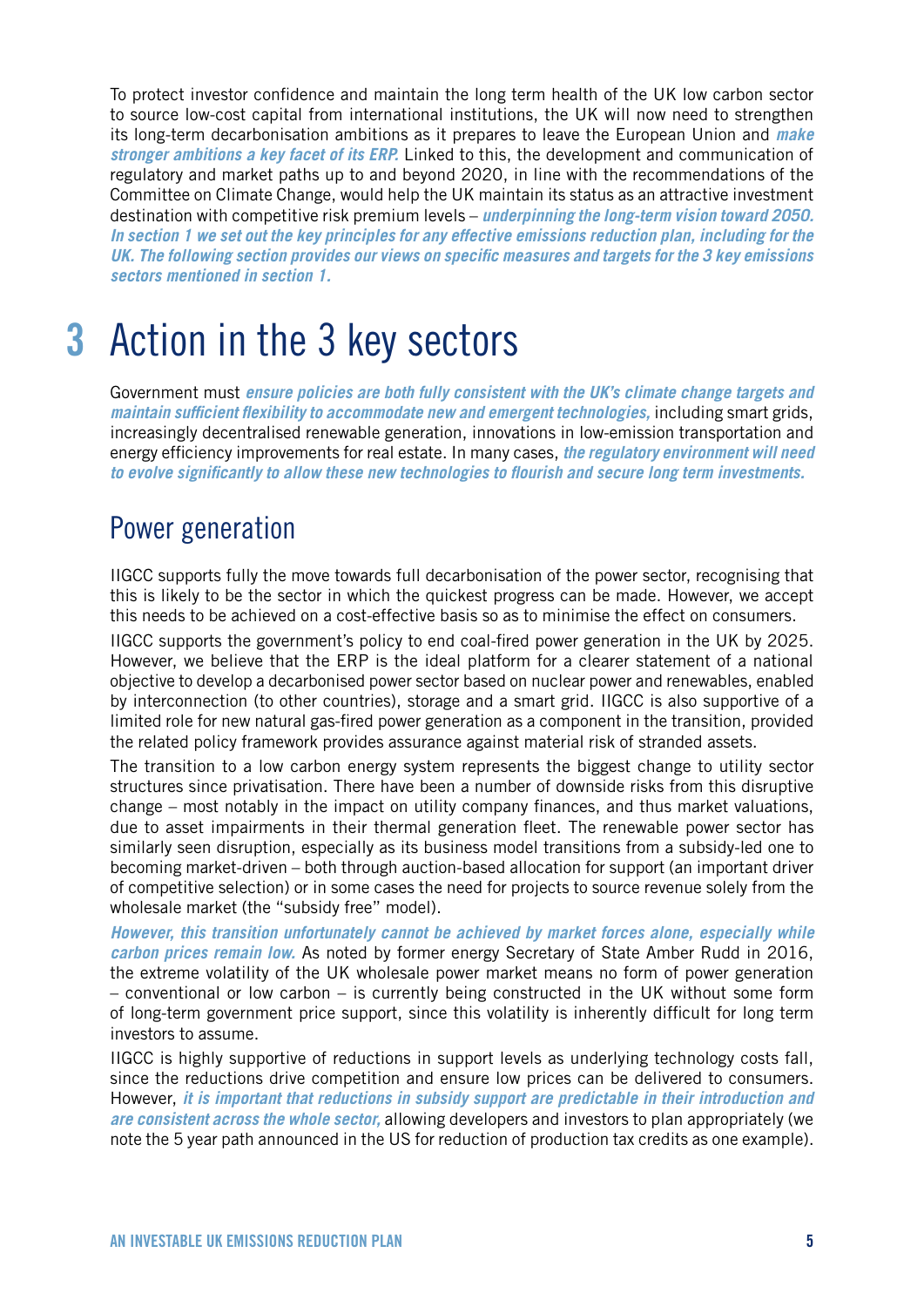*Sudden, unexpected reductions to future support levels affect investors significantly* since they are by definition unable to plan for the unexpected changes to development projects. Retroactive changes are even worse for investor sentiment – because they affect the value of existing investments. We note with concern, for instance, the recent announcement from Ofgem to alter support for embedded generation under the Capacity Market – while these are not low-carbon projects, the change does impact investors' views of the risk of retroactivity once power generation investments have been committed.

To that end the Emissions Reduction Plan needs to:

### **• Ensure whatever replaces the Levy Control Framework provides clarity until at least 2030**

IIGCC notes the reference in the March 2017 Budget Statement to the future of the Levy Control Framework ("LCF"). On the one hand, the LCF has - to date - provided welcome clarity to investors that individual "fully developed" projects will receive long-term power price support; on the other hand, the finite size of and time limitation on the LCF have hampered the development of the pipeline of investment opportunities. Development phase projects have historically been far harder to fund than construction financing or funding for operational projects. IIGCC recommends that *any extension to or replacement of the LCF takes account of the need to encourage the development of new projects, without which the set of future investment opportunities is likely to reduce significantly.* 

### **• Provide the basis for further investment in onshore wind**

Investors are keen to consider further investment in *onshore* wind in the UK, where locally appropriate, noting that this mature technology is currently *amongst the most cost-effective of all low carbon technologies* and is, along with solar, now typically *cheaper than new build gas.* In light of price volatility in the wholesale power market, the successful deployment of additional onshore wind capacity is likely to depend on a long-term extension to the Levy Control Framework (or equivalent). The UK's ERP should also seek to address the lack of route to market currently faced by solar and onshore wind since the cost of this particular market asymmetry is ultimately borne by consumers.

### **• Support further investment in offshore wind**

The UK has a strong position of leadership and innovation in offshore wind and recent auction processes have been effective at driving down cost. It can be rightly proud of its track record, the innovation, and jobs created by this sector's development. Investors welcomed the announcement in the 2016 Autumn Statement of further Contracts for Difference allocation rounds for offshore wind projects but believe a UK ERP could usefully set a minimum ambition to secure around 1.5GW new offshore wind capacity per year – *underpinning the stability of future policy required to mobilise low-cost investment.* 

### **• Seek to increase interconnection capacity to access lower cost, low carbon electricity from other countries**

Investors support greater use of cross border solutions, particularly interconnection projects where these are commercially achievable. Scandinavia has a current surplus of low carbon power and offers real opportunities for the UK to secure long-term supply at affordable prices. *Investors note that Government has signalled the importance of interconnection for the security of supply benefits it believes this delivers,* but remain concerned about how far the commercial basis such interconnection would continue to exist in an era post Brexit.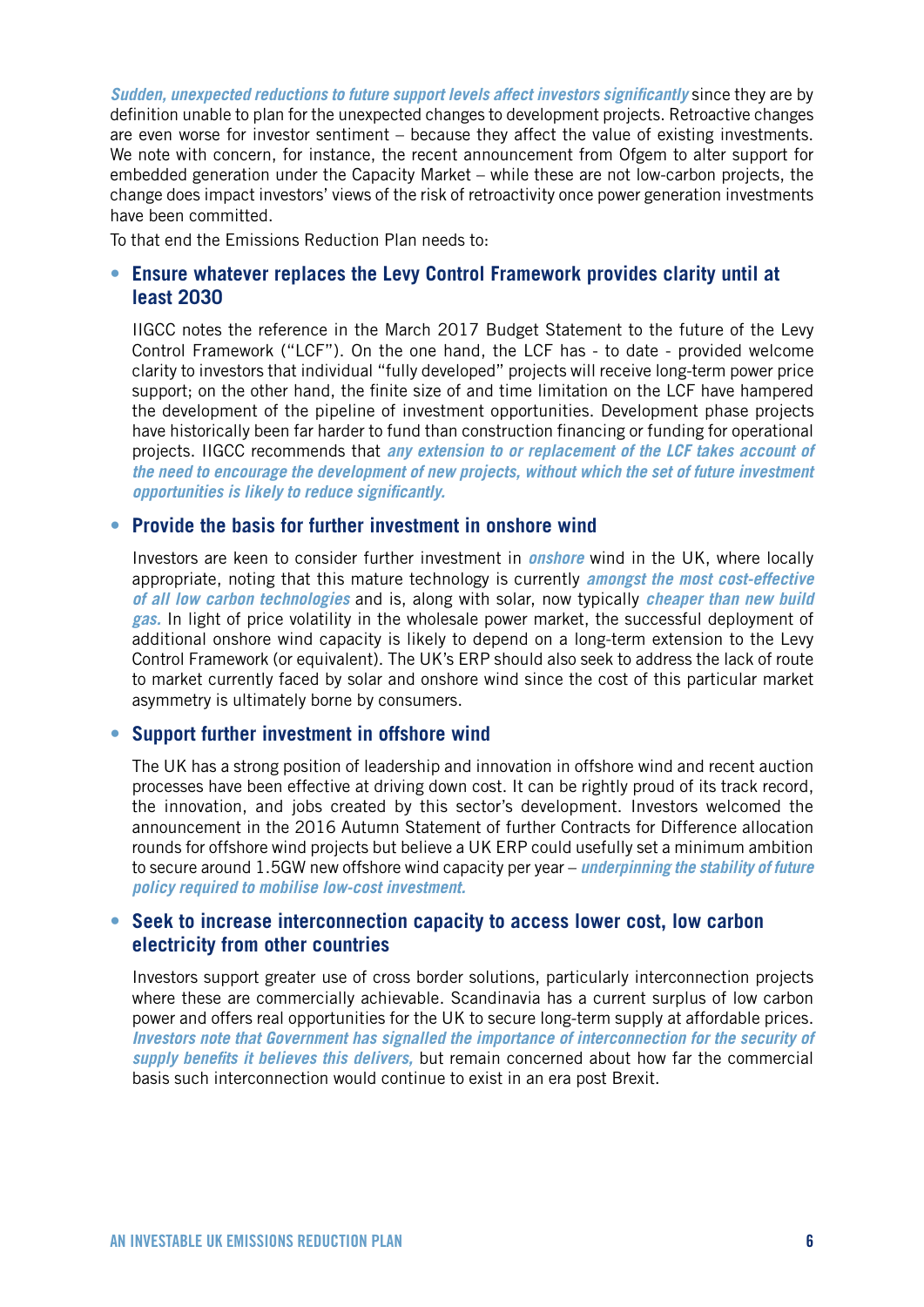### **• Support newer more innovative technologies such as storage, and prioritise Demand Side Management**

The widespread application of "smart" approaches to the management of electrical demand promises to substantially disrupt business models and grid structures. Consumers (whether commercial or retail) will have a greatly increased ability to control and manage their own demand, and are likely to benefit from a much wider range of supply choices and contracting options. By enabling a much larger domestic market in electricity, smart grid solutions also have the potential to substantially reduce consumer bills.

IIGCC believes that support for newer, more innovative technologies such as storage and Demand Side Management should be prioritised given the way in which these technologies can underpin distributed (more localised) generation of renewable electricity and the uptake of energy efficiency measures across sectors. The ERP should *confirm that regulation of newer technologies will evolve to support the decarbonisation objectives* and also be consistent with investor concerns, namely that cashflows from the assets will be predictable and low risk over the long term.

### **• Encourage distributed generation by removal of regulatory hurdles**

Distributed generation currently suffers regulatory hurdles (such as sales to local consumers being currently prohibited without a supply licence). These act as a barrier to innovation and solidify the role of the incumbents. The rapid pace of innovation, driven principally by newer technologies and business models, requires electrical grids (and supply market rules) to adapt to greatly increased volumes of generation connected at local distribution level (or even direct to consumer) rather than connected to a national transmission system.

Investors welcome Ofgem's recent consultation on Future Arrangements for the Electricity System Operator – *central to the development of a long-term vision, clearly articulated to investors.* We believe that the creation of an independent System Operator could allow greater flexibility as the grid evolves to support new business models, especially by supporting the *transition to a whole system view,* allowing innovation to drive lower costs in system balancing, and facilitating innovation. We believe that this can be an important enabler of the transition to a smarter, low carbon energy system, and that greater innovation will help support further competition in the sector.

### Buildings and Heat

Decarbonisation of the buildings and heat sector has lagged behind the progress seen in power generation, and there are still significant challenges to wide-scale adoption of low carbon investment in the sector.

*IIGCC believes that to achieve material decarbonisation in this sector, the ERP must:*

### **• Implement binding regulations to ensure all new homes and commercial buildings are near-zero emissions**

The EU's Nearly Zero Energy Buildings regulation was implemented into UK law by the Building Regulations 2010, though its application to domestic properties was removed in 2015. However, current regulation is still far from delivering "future proof" construction – *it does not yet provide clear, long-term vision to the market.* For the built environment, increased impetus is required to maintain and consolidate the current framework. New public buildings should meet zero energy standards from 2018, and for commercial buildings by 2020. This would underpin the UK's Paris agreement obligations effectively even though the EU umbrella regulations may have been removed post Brexit.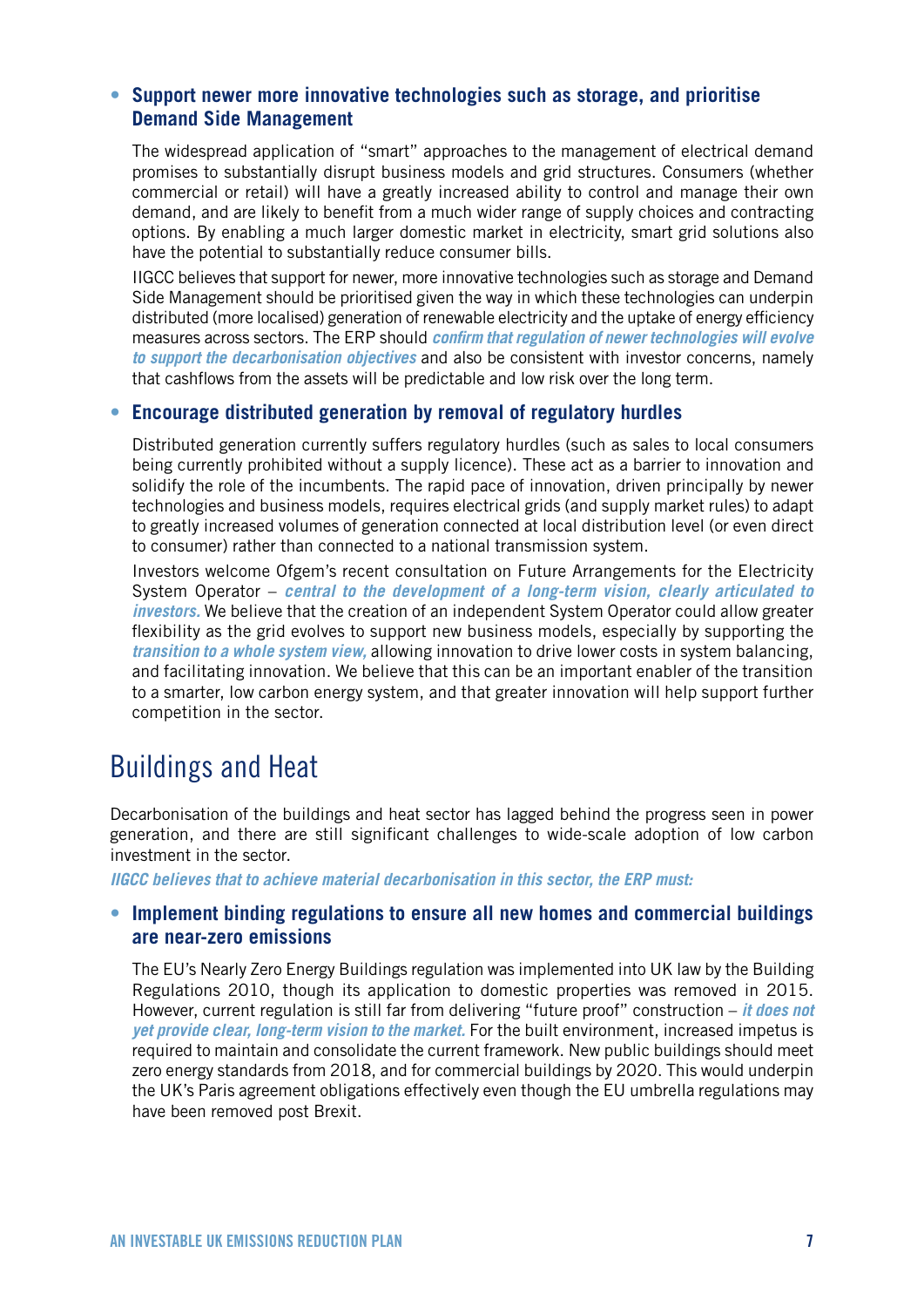### **• Make both public and commercial buildings subject to mandatory renovation requirements**

Currently, only public buildings fall under the mandatory renovation requirement of the Energy Performance Buildings Directive. A large number of commercial buildings are not being renovated to the standards of the building regulation even though this would be cost-effective – *highlighting once more the importance of transparent and durable targets across each of the 3 sectors.* A number of obstacles explain this phenomenon, but they could be overcome both through incentives and more stringent regulation. *Building standards should also apply to a larger number of commercial building refurbishments – and ideally, across the whole commercial building sector.* 

### **• Ensure that Energy Performance Certificates (EPCs) evolve to cover on-going operational performance**

Regulatory underpinning of EPCs, as introduced in the UK, to require buildings to meet minimum standards before being able to be leased imposes a real valuation penalty on the least efficient buildings, encouraging renovation or replacement of the poorest performing assets through economic, and thus investor, pressure. Measuring operational performance would mean EPCs evolve from a static to a dynamic tool. *Clear, ongoing targets would support continuous improvement of energy efficiency levels.* If implemented effectively, such a dynamic approach would provide more reliable valuation through the life of the asset, as well as allowing easy benchmarking and learning from the experience of other retrofits – which all lead to betterperforming buildings at lower cost.

### **• Place ongoing obligations on energy suppliers to deliver energy efficiency initiatives**

IIGCC supports the extension of the energy obligation requirements in the Energy Efficiency Directive, noting that the current (EU) system expires in 2020. We believe the Emissions Reduction Plan should increase beyond the current 1.5% per annum requirement on energy suppliers, and thus *clearly underpin long term decarbonisation targets.*

### **• Support delivery of new schemes of financial support to fund energy efficiency retrofits**

In particular, IIGCC suggests the introduction or continuation of zero/low interest loans, energy efficiency funds, green property & refurbishment bonds, and on-bill repayment mechanisms. The latter initiative allows the capital expenditure required for an energy efficiency upgrade to be provided to consumers by utility companies or financial institutions and then recovered over time through consumer energy bills. *This is consistent with an enduring "whole system" approach to decarbonisation and would fit well within the ERP's objectives.* We find that the concept behind the domestic Green Deal scheme was a good one in targeting retrofit improvements through a "pay as you save" provision; however, the delivery mechanism was overly complex and costly from the consumer perspective.

We would also suggest that mortgage lenders be encouraged, and in due course, required, to take into account climate-related factors in their assessment of mortgage risk. This should include a metric covering energy efficiency and its bearing on the affordability of mortgage payments, as well as building in the benefit of higher efficiency levels into property values (This is consistent with a cross-system approach to regulation, as highlighted in our financial regulatory comments in the Appendix).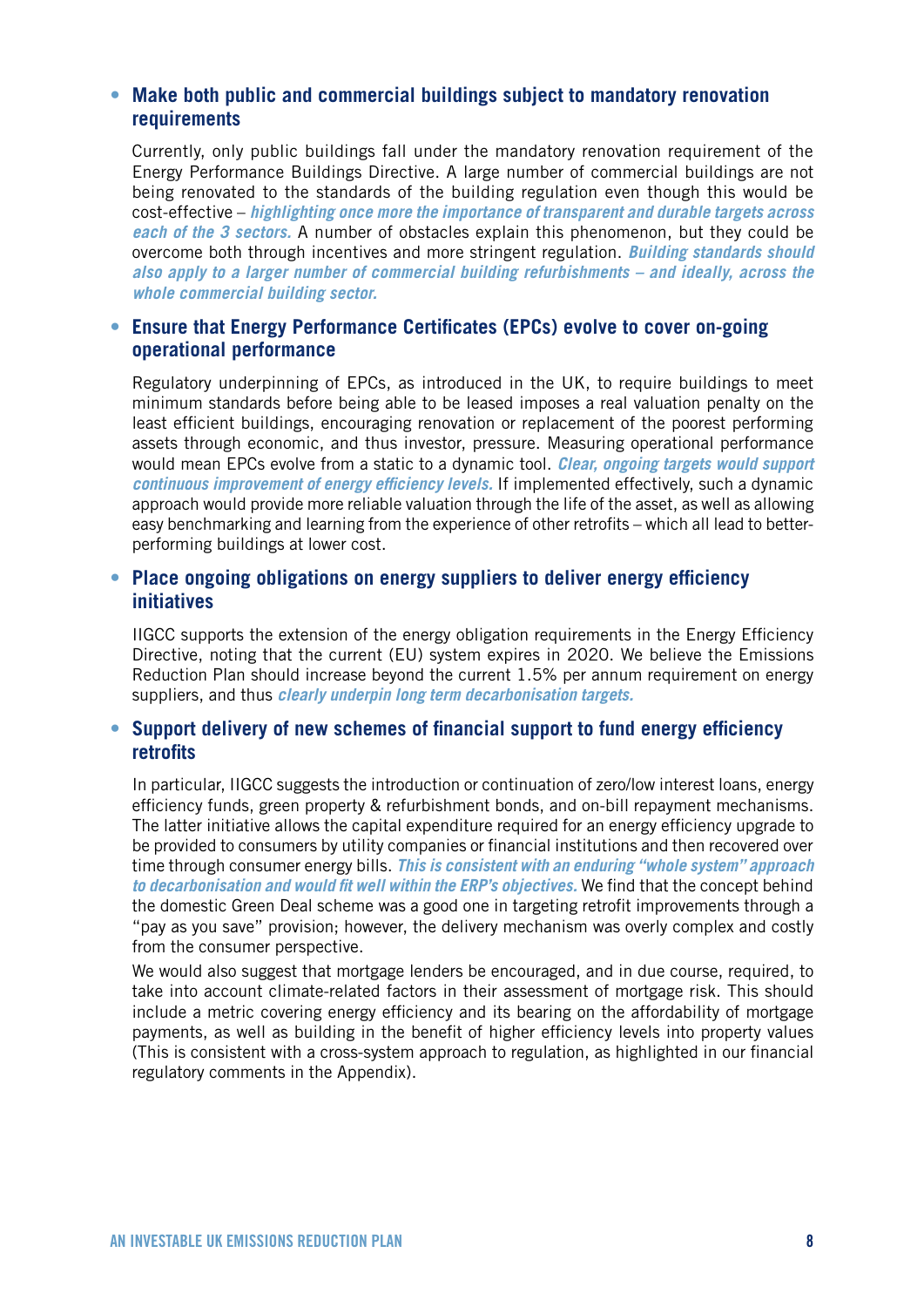### **• Deliver early and clear regulation where required to drive new investment in low carbon heat networks**

There is a substantive challenge in managing intra-seasonal intermittency which is far higher for heat loads in (northern) Europe than is the case with electrical demand.

Decarbonisation of the heat sector is likely to require very significant investment in enabling networks (upgrade to electrical grids if heat moves to electricity as its fuel, or to the gas grid to support a move to hydrogen or biogas fuelling). For instance, biogas could offer considerable potential for low-carbon heat delivery where produced through methanisation, anaerobic digestion or gasification of organic waste and agricultural products. However, the private sector would not be prepared to fund such new network assets on a speculative basis without clear regulatory commitment. If accompanied by *clear and enduring regulation delivering long-term, predictable cashflows,* institutional capital could be well-suited to fund the roll out of the new assets required, perhaps in a similar manner to the model adopted in the UK to fund its smart meter programme.

### Road Transport

According to the Committee on Climate Change, road transport emissions make up about a quarter of UK greenhouse gas emissions. IIGCC therefore favours the *tightening of long-term targets to decarbonise transport* in general as well as to ensure the UK meets the CCC's recommended target that 60% of new car and van sales be hybrid or EV by 2030. However, investors are conscious that the wholesale adoption of electric vehicles (EVs) may not offer a silver bullet for the UK given the risk on grounds of cost that such vehicles may remain beyond the reach of some significant market segments for a very long time. By contrast, their swift adoption in the Nordic countries is fuelled partly by high import duty on internal combustion engine (ICE) vehicles. Added to this the uncertainties around Brexit may see vehicle efficiency given further focus as fuel prices rise due to exchange rate impacts on oil prices.

*The UK faces multiple challenges: the need to simultaneously improve ICE engine and fuel efficiency, curb the carbon content of liquid fuels (with appropriate biofuels), and create a level playing field for new ultra low emissions vehicle (ULEV) technologies (EV, hybrids, CNG or hydrogen fuel cells).* To that end a UK Emissions Reduction Plan should aim to:

### **• Improve disclosure of emissions data for the transport sector**

*IIGCC calls for greatly-improved and more systematic disclosure of meaningful emissions data in manufacturer financial reports,* as well as of the R&D work by those manufacturers to design vehicles which mitigate more effectively their emissions – both from climate change and health perspectives. In particular, we note the very poor recent track record in manufacturers' approach to vehicle testing. The recent diesel emissions scandal highlighted a major gap between actual and tested levels of emissions in European vehicle fleets. Investors have suffered substantive damage to asset valuations as a result of such mis-statements, and feel strongly that disclosure across the sector requires material improvement. IIGCC also believes that vehicles must be tested in normal driving conditions and in real time as soon as possible.

### **• Support the investment case for decarbonisation of road transport**

Regulation and incentives are required in three key areas: engine technologies, the surrounding infrastructure and digitalisation. *To ensure steady progress requires a whole system approach* – incentives for the roll-out of zero emission engine technologies, such as EVs, must be combined with approaches that target engine efficiency, such as the EU vehicle emissions standards. An ERP should include measures to ensure all liquid fuels *bear the full cost of their environmental externalities.* The role of publicly funded R&D and the interface between this and that of the automotive companies is also critical.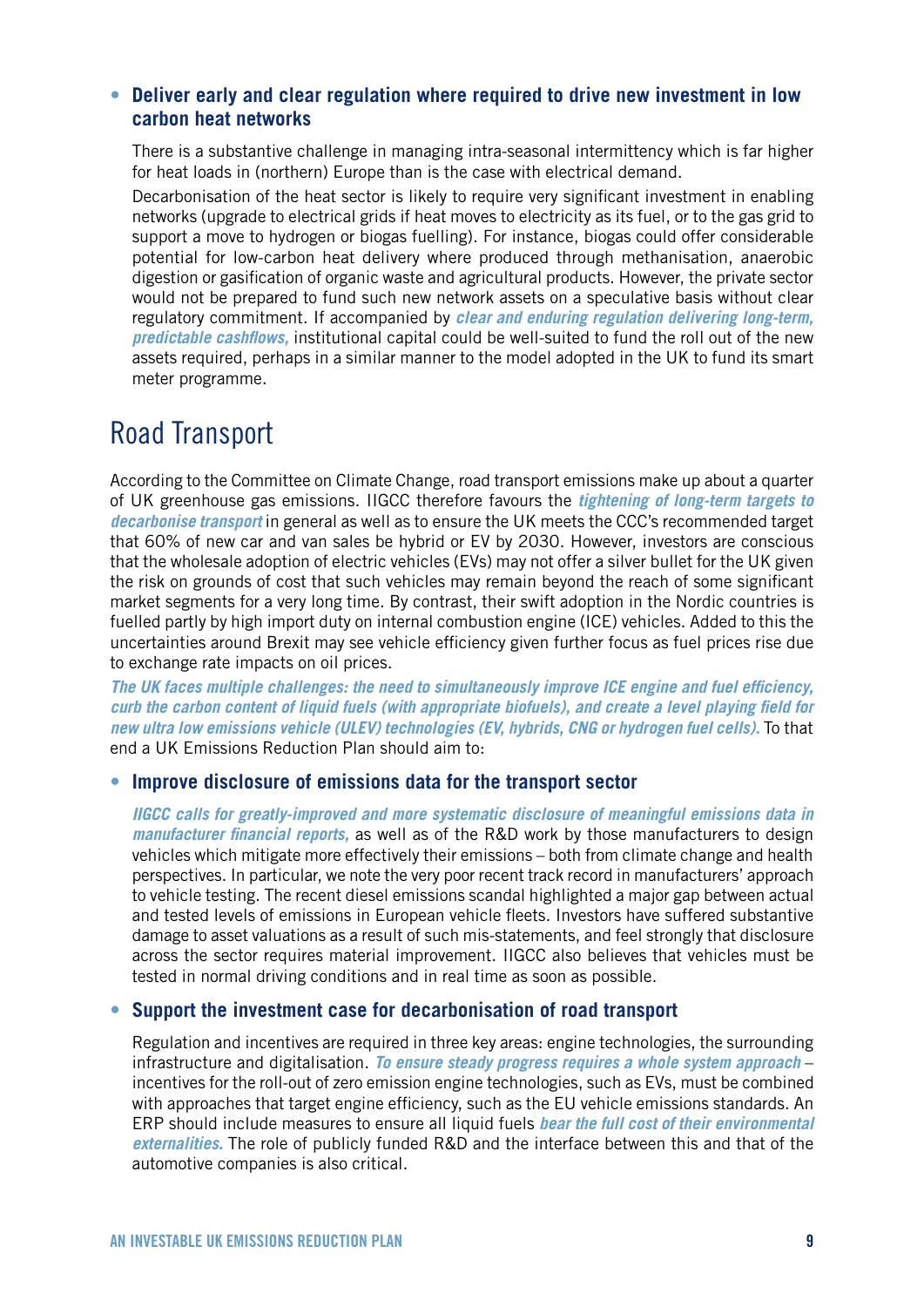It is vital as part of the ERP that the *Government implements clear and durable targets and incentives to drive adoption of low carbon vehicles* – for instance, mandating targets for the number of EVs to be deployed (thus giving clear signals on market size) or by requiring the integration of EV charging points into existing service stations or indeed in new commercial or retail buildings. Additionally, the government could consider reducing or removing VAT and road taxes applied to low carbon vehicles for a fixed period to incentivise their swift adoption and to accelerate the replacement of diesel vehicles.

Government could also steer public sector procurement towards bulk purchase of a low/zero carbon fleet – conversion of government vehicle fleets to low carbon vehicles on a rolling basis as vehicles are replaced would spur familiarity, provide a powerful "anchor tenant" for charging networks and act as an exemplar for other users. Government could also facilitate greater low carbon vehicle adoption by providing low cost loans to taxi operators for low carbon vehicle purchase.

### **• Fund research & development focused on emissions reduction and long term sustainability**

IIGCC sees many opportunities to support a decarbonised transport system via digitalisation and the application of "Big Data" and many of our members are following these developments with great interest. As the transport sector adapts and responds to the multiple challenges it faces (from new technology, changing mobility patterns and transport service models, new competitive forces from other industries, and demographic change) innovation will be key. In subsequent phases of implementation, *large scale investment will likely flow only to the extent that investors see a clear pathway indicated by government and the regulator as to which technologies will be prioritised,* and which business models will underpin them – so as to support the assessment of investment cases and the risk / return balance.

### **• Support the roll out of charging stations & development of energy storage to encourage competition**

An ERP should promote the expansion of charging stations for EVs as well as requiring them to be installed in all new car parks constructed – *provision of clear, long-term targets and supportive policy will be critical to deliver the investment required.* To fund the EV charging network, we would suggest auctions for concessions to operate systems in specific locales or other basis – this has been proven to work very successfully in the awarding of mobile spectrum concessions. The Government must also engage directly with manufacturers and road user groups to identify and address planning issues for charging stations that have the potential to result in market failure. Finally, an ERP must set out to promote the cross sector collaboration required to ensure the energy for electric cars delivered by a new charging network comes from renewable sources, and to put in place effective recycling systems for EV and batteries and all electric components.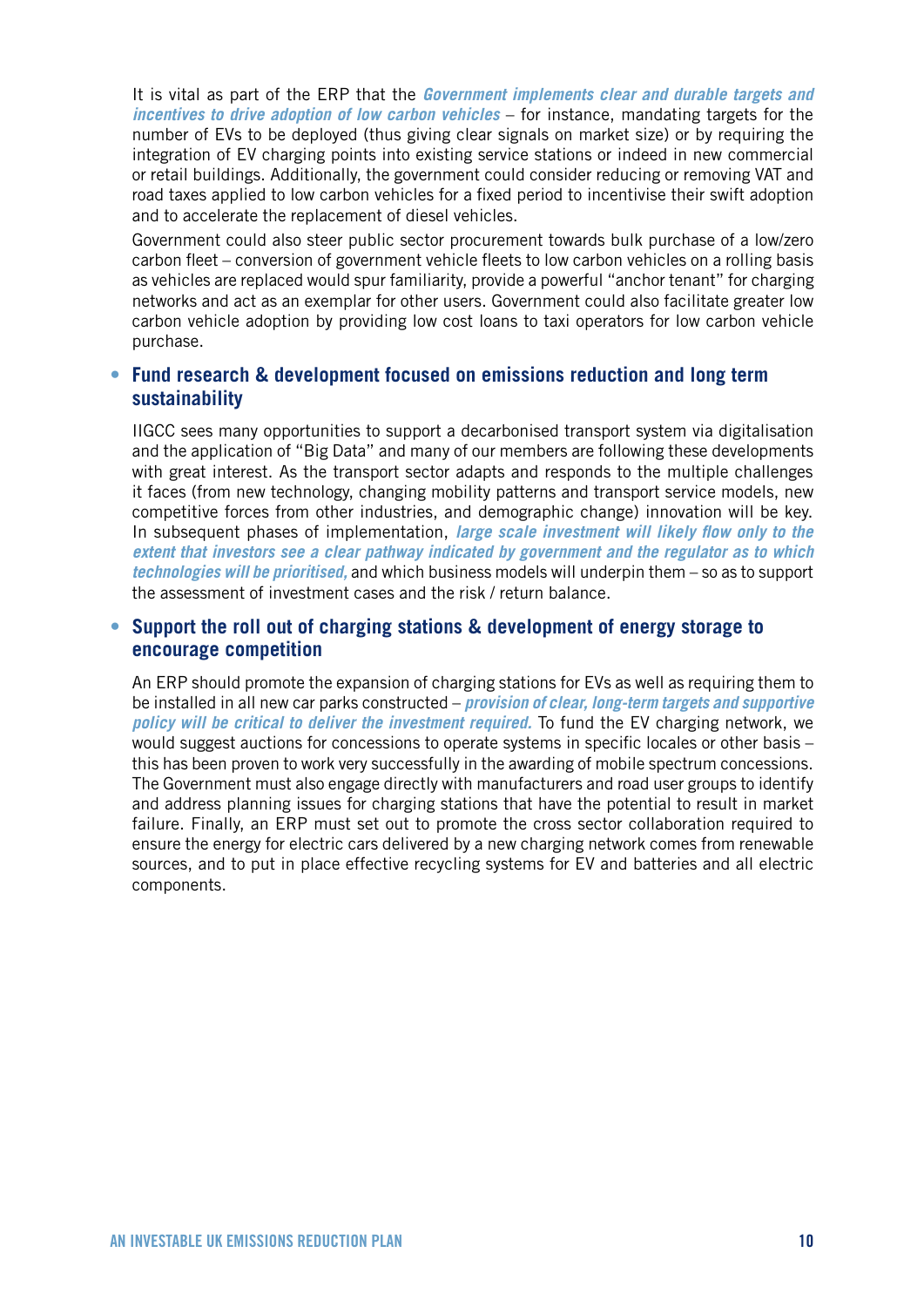# Appendix – Financial Policy & Regulation

To complement further an effective decarbonisation plan, government should focus on more efficient financial regulation which specifically reflects climate change aspects, allowing capital to flow at scale and at lower capital cost. IIGCC notes the intent of the EU's Capital Markets Union ("CMU") initiative to harmonise capital markets on a pan-European basis and suggests that if implemented effectively, this should enable institutional capital to augment bank debt more efficiently, which is especially important as banks face continued pressures on their capital base and liquidity due to regulatory and market developments.

*Financial regulation can support the ERP by a focus on:*

### **• Clear, effective climate-related disclosure & reporting**

IIGCC supports the development of improved disclosure principles for all parts of the investment chain, from companies to investors themselves. The Financial Stability Board's Task Force on Climate-Related Financial Disclosures recognises that *disclosure has a critical role to play in enabling financial markets to price risks correctly,* reward corporate strategy that is aligned with political objectives and technological progress, sanction corporate strategy that is uninformed by climate risk, and *improve the efficiency of the low carbon transition by ensuring capital is put to most efficient use.* 

IIGCC has suggested the G20 could, for example, task a designated body to oversee and monitor implementation of the TCFD's recommendations and to develop them further as methodologies, metrics and practices evolve as part of global efforts to fully implement the Paris Agreement and meet the climate challenge.

This would assist better assessment by institutional investors of climate change exposure as well as risks relating to how corporates are managing their place in the low carbon transition. IIGCC notes that climate change related scenario analysis (including 2 degrees testing scenario analysis) should be at the heart of disclosure by corporates in those sectors most exposed to climate risk.

### **• Inclusion of climate change factors in credit rating & assessment**

Greater transparency to highlight the elevated risks to which high carbon assets are exposed over the long term (the period corresponding most closely to the investment period of most of our members) is critical to proper risk assessment across portfolios. As a result, IIGCC encourages rating agencies and financial regulators to ensure that their ratings methodologies *provide better and more transparent analysis and disclosure of risks resulting from high carbon assets or portfolios.* This can then allow investors to assess their hurdle rates more effectively, as well as allowing for a better calculation of risk charges where required by Basel III or Solvency II regulations.

### **• Strengthened capital adequacy requirements which reflect climate change risks appropriately**

IIGCC supports a regulatory approach which takes into account the longer-term risks inherent in climate change, and provides appropriate metrics with which to price those risks into investment decisions. IIGCC welcomes the creation of a specific category for infrastructure under the Solvency II regulations, and as mentioned above, suggest that EU institutions should make sustainability criteria a specific condition in the Capital Markets Union regulations. Regardless of the precise settlement on financial markets regulation agreed with EU post Brexit, *IIGCC believes that the UK government should ensure financial regulation has a whole system vision, is consistent with the ERP and takes into account sustainability and decarbonisation considerations.*